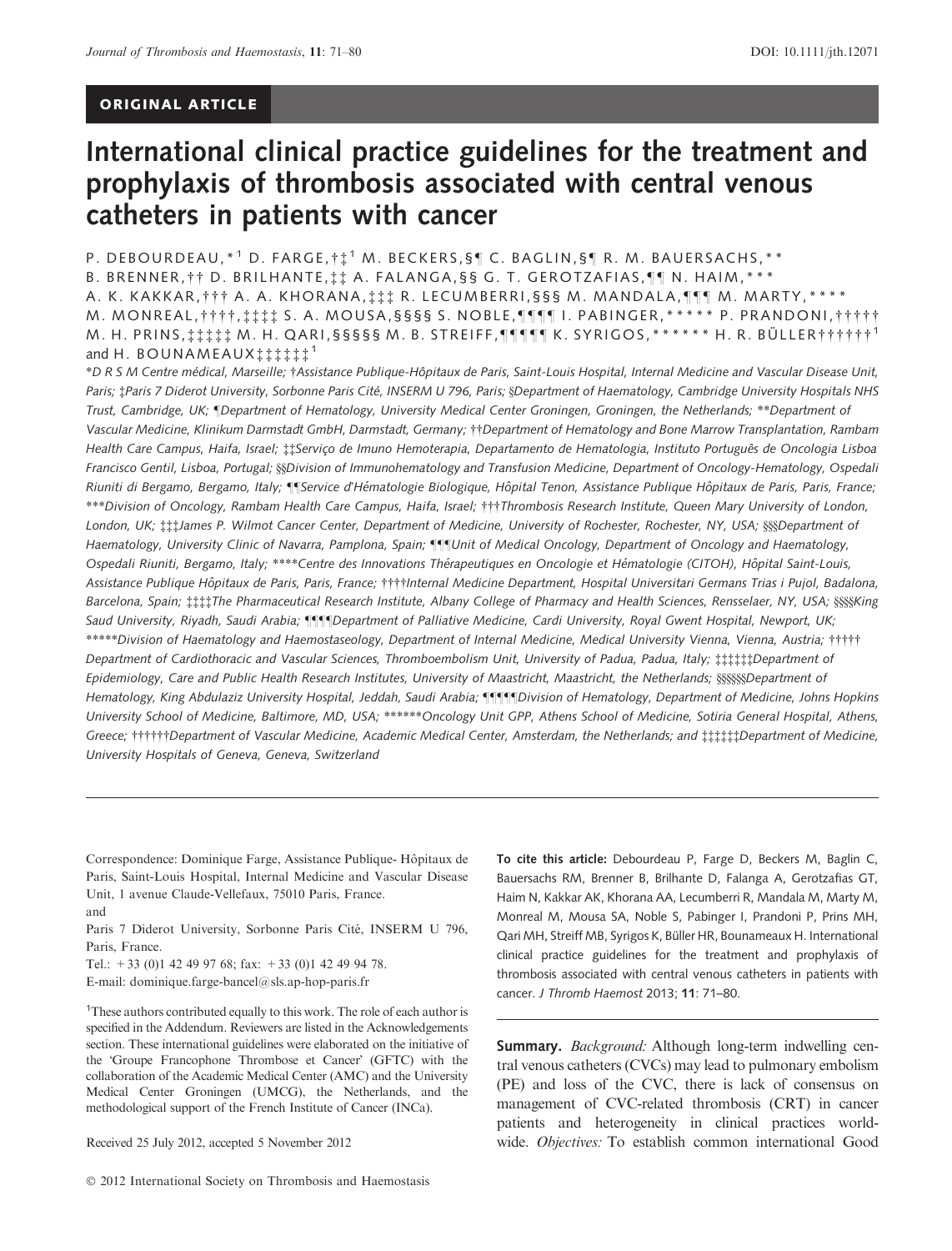Clinical Practices Guidelines (GCPG) for the management of CRT in cancer patients. Methods: An international working group of experts was set up to develop GCPG according to an evidence-based medicine approach, using the GRADE system. Results: For the treatment of established CRT in cancer patients, we found no prospective randomized studies, two non-randomized prospective studies and one retrospective study examining the efficacy and safety of low-molecularweight heparin (LMWH) plus vitamin K antagonists (VKAs). One retrospective study evaluated the benefit of CVC removal and two small retrospective studies were on thrombolytic drugs. For the treatment of symptomatic CRT, anticoagulant treatment (AC) is recommended for a minimum of 3 months; in this setting, LMWHs are suggested. VKAs can also be used, in the absence of direct comparisons of these two types of anticoagulants in this setting [Guidance]. The CVC can be kept in place if it is functional, well-positioned and noninfected and there is good resolution under close surveillance; whether the CVC is kept or removed, no standard approach in terms of AC duration has been established [Guidance]. For the prophylaxis of CRT in cancer patients, we found six randomized studies investigating the efficacy and safety of VKA vs. placebo or no treatment, one on the efficacy and safety of unfractionnated heparin, six on the value of LMWH, one double-blind randomized and one non randomized study on thrombolytic drugs and six meta-analyses of AC and CVC thromboprophylaxis. Type of catheter (open-ended like the Hickman<sup>®</sup> catheter vs. closed-ended catheter with a valve like the Groshong<sup>®</sup> catheter), its position (above, below or at the junction of the superior vena cava and the right atrium) and method of placement may influence the onset of CRT on the basis of six retrospective trials, four prospective non-randomized trials, three randomized trials and one meta-analysis. In light of these data: use of AC for routine prophylaxis of CRT is not recommended [1A]; a CVC should be inserted on the right side, in the jugular vein, and distal extremity of the CVC should be located at the junction of the superior vena cava and the right atrium [1A]. Conclusion: Dissemination and implementation of these international GCPG for the prevention and treatment of CRT in cancer patients at each national level is a major public health priority, needing worldwide collaboration.

Keywords: anticoagulant, cancer, catheter, clinical practice guidelines, GRADE system, thrombosis.

# Introduction

Long-term central venous catheters (CVCs) are commonly used in patients with cancer, who require infusion chemotherapy and intravenous administration of supportive care treatments. However, the placement of a CVC may be complicated by the occurrence of thrombotic events. The reported incidence of CVC-associated thrombosis, defined as a mural thrombus extending from the catheter into the lumen of a vessel, and leading to partial or total catheter occlusion with or without clinical symptoms, varies widely between studies. In the review published by Klerk et al. [1], the incidence of symptomatic CVC-associated thrombosis ranged from 0 to 20% in cancer patients not receiving a prophylactic anticoagulant. Another review by Verso and Agnelli [2] reported an overall incidence of 4–5% (between 0 and 28% depending on the study) for symptomatic events and 30% (between 27 and 66%) for asymptomatic events detected by venography. In one prospective study of 444 consecutive cancer patients, 19 patients (4.3%) suffered a symptomatic CVC-related DVT at a median of 30 (range 6–162) days post-catheter placement, corresponding to an incidence of 0.3 per 1000 catheter-days (95% CI, 0.2–0.5) [3]. A prospective study of 2144 patients with peripherally inserted central venous catheters found a similar rate of thrombosis (3%) [4]. A number of factors may explain this variability, including differences in the definition of CVC-associated thrombosis, diagnostic procedures, study populations, CVC subtypes and CVC placement methods.

CVC-associated thrombosis therefore represents a major problem in contemporary oncology practice. It may notably lead to pulmonary embolism in 10–15% of patients and loss of the central venous access in 10% of patients [2]. From an economic perspective, it also accounts for a significant increase in direct treatment-related and management costs [5]. Several national and international guidelines for the prevention and treatment of VTE in cancer patients have been published recently [6–15]. However, so far, only one guideline has specifically addressed the issue of prophylaxis and treatment of CVC-associated thrombosis [12]. For this reason, plus in view of recent major publications on this topic, the wide diversity of clinical practices and the likely increase in the incidence of catheter thrombosis (related to the increasing incidence of cancer and a greater use of CVCs), an international multidisciplinary working group was set up, following the initiative of the 'Groupe Francophone Thrombose et Cancer' (GFTC) with the collaboration of the Academic Medical Centre (AMC) and the University Medical Center Groningen (UMCG), the Netherlands. This working group developed harmonized guidelines for this setting, using the GRADE system, an upto-date evidence-based clinical practice guideline development approach, with the methodological support of the French Institute of Cancer (INCa). In this article, we present the results and conclusions of this working group concerning the prevention and treatment of catheter-related thrombosis (CRT) in cancer patients.

# Methods

### Working group

The working group comprised 24 experts from various specialties (oncology, hematology, internal medicine, vascular medicine, biology and epidemiology), including two methodologists (PD and MB) and two coordinators (DF and HB) as well as two nurses.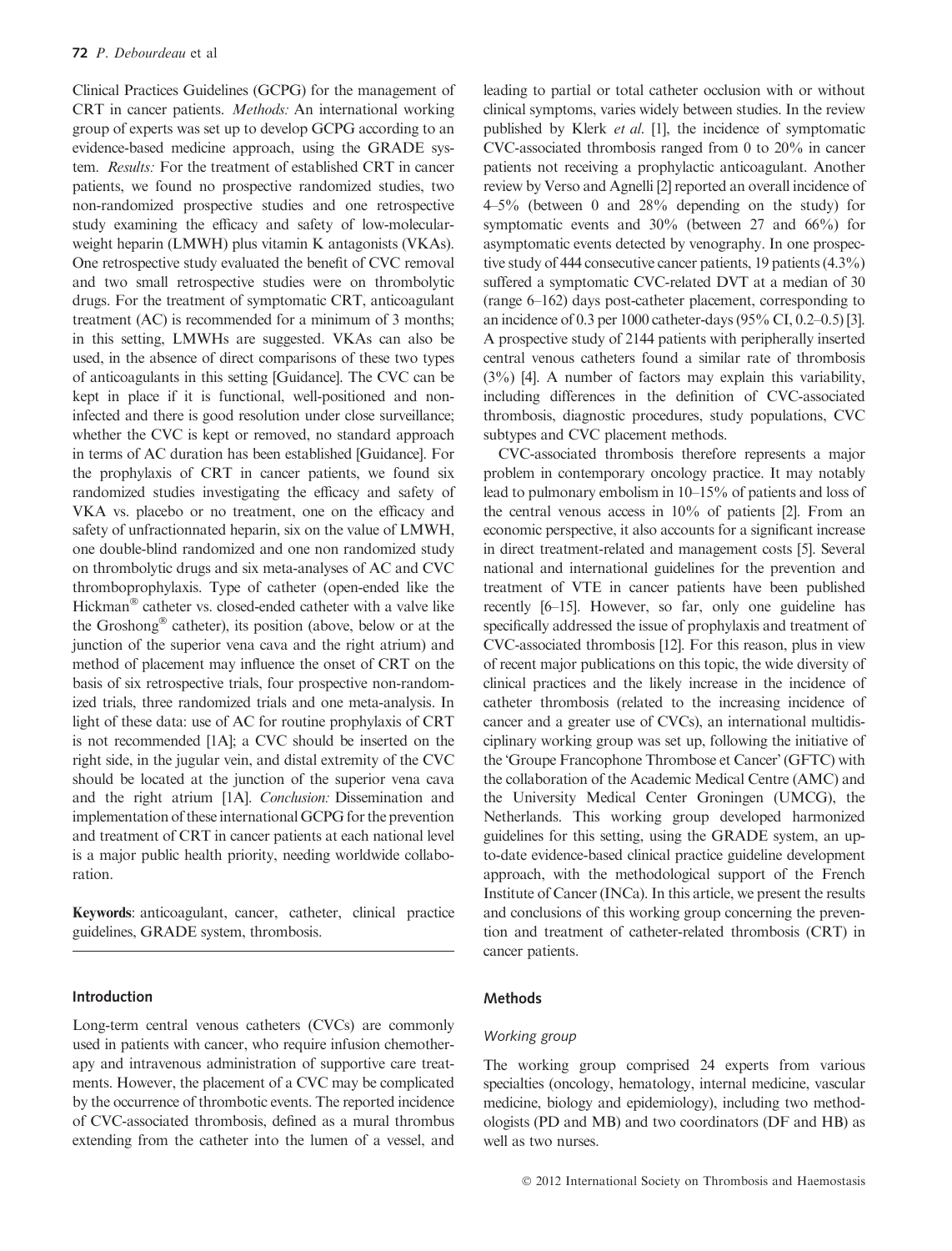#### Literature review and analysis

A literature search for all studies published in French or English between January 1996 and January 2011 was performed using the  $MEDLINE^{\circledR}$  and several other databases (e.g. EMBASE, CCTR, etc.) and the following subject headings: cancer, catheter, venous thromboembolism and anticoagulant drugs. A prospective follow-up of the literature was continued up to June 2011. Members of previous guideline working groups and authors of meta-analyses added references not found by the literature search, and data previously extracted [7–9,16]. National guidelines and several sites of evidence-based medicine were also consulted.

Meta-analyses, systematic reviews, randomized clinical trials, or non-randomized prospective or retrospective studies in the absence of randomized clinical trials, were included in the analysis. Editorials, letters to the editor, case reports, publications without an abstract, press releases and animal studies were excluded. Abstracts were included only if a full paper had been accepted in a peer-reviewed medical journal. The literature search was limited to publications in English or French.

The included studies concerned the prophylaxis and treatment of central catheter-related thrombosis in cancer patients. Studies in non-cancer patients with CVC, patients with a peripheral intravenous or dialysis catheter or patients with a history of cancer in remission for more than 5 years were not considered.

The main study outcomes were rates of proven CRT, extension of CRT, pulmonary embolism (PE) associated with CRT, major and minor bleeding, thrombocytopenia and death. Studies evaluating only the outcomes of catheter obstruction without vessel wall thrombosis, deep-vein thrombosis (DVT) of the lower limbs, PE unrelated to CRT and superficial-vein thrombosis, were not analyzed. Major bleeding was defined as fatal bleeding, bleeding into a critical organ, or clinically overt bleeding associated with a decrease in hemoglobin level of more than 2 g  $dL^{-1}$  or leading to the transfusion of two or more units of blood [17,18]. Minor bleeding was defined as all other bleeds.

# Critical appraisal and data extraction

The quality of the studies was evaluated in a double-blind manner by the two methodologists (PD and MB) using validated critical appraisal (methodology and clinical relevance) and data extraction grids. Discrepancies in opinion between the two methodologists were resolved by discussion and, in the event of persisting disagreement, by a third expert (DF). Data were then extracted and entered in evidence tables, which were subsequently validated by all working group members.

# Consensus development

For each question, the results of the literature analysis were summarized and discussed by the working group, taking into account the critical appraisal and data extraction grids. Overall conclusions with the corresponding levels of evidence were formulated on the basis of the pooled results and conclusions for each question and the degree of agreement between the studies using the GRADE system [19,20]. The level of evidence (Table 1) depended on the study design as well as on study limitations, inconsistency, indirectness, imprecision and publication bias [19,20]. Recommendations were established based on these assessments and the corresponding levels of evidence, as well as the balance between desirable and undesirable effects, values and preferences, and costs. They were classified as 'Strong' (Grade 1 Guideline) or 'Weak' (Grade 2 Guideline) based on the degree of confidence that the desirable effects of adherence to a recommendation outweigh the undesirable effects (Table 2) [19,20]. In the absence of any clear scientific evidence, judgment was based on the professional experience and consensus of the international experts within the working group and defined as 'Best Clinical Practice' (Guidance). The Guidelines were then peer-reviewed in February 2012 by 42 independent experts encompassing all medical and surgical specialties involved in the management of patients with cancer, and three patient representatives, selected from each panelist's patient population or from the patient associations with which the panelists were in contact. The peer review was performed according to a grid allowing appreciation of the document by a quantitative and qualitative evaluation. Discrepancies in

Table 1 Definition of levels of evidence according to the Grading of Recommendations Assessment Development and Evaluation (GRADE) scale [GUYATT2008] [GUYATT2008A]

| Level          | Definition                                                                                                                                |
|----------------|-------------------------------------------------------------------------------------------------------------------------------------------|
| High $(A)$     | Further research is very unlikely to change our<br>confidence in the estimate of effect                                                   |
| Moderate $(B)$ | Further research is likely to have an important<br>impact on our confidence in the estimate of effect                                     |
| Low $(C)$      | and may change the estimate<br>Further research is very likely to have an important<br>impact on our confidence in the estimate of effect |
| Very low $(D)$ | and is likely to change the estimate<br>Any estimate of effect is very uncertain                                                          |

Table 2 Classification of recommendations

| Recommendation Definition               |                                                                                                                                                                                                                                                                     |
|-----------------------------------------|---------------------------------------------------------------------------------------------------------------------------------------------------------------------------------------------------------------------------------------------------------------------|
| Strong (Grade 1)                        | The panel is confident that the desirable effects of<br>adherence to a recommendation outweigh the<br>undesirable effects                                                                                                                                           |
| Weak (Grade 2)                          | The panel concludes that the desirable effects of<br>adherence to a recommendation probably<br>outweigh the undesirable effects, but is not<br>confident                                                                                                            |
| Best clinical<br>practice<br>(Guidance) | In the absence of any clear scientific evidence and<br>because of undetermined balance between<br>desirable and undesirable effects, judgment was<br>based on the professional experience and<br>consensus of the international experts within<br>the working group |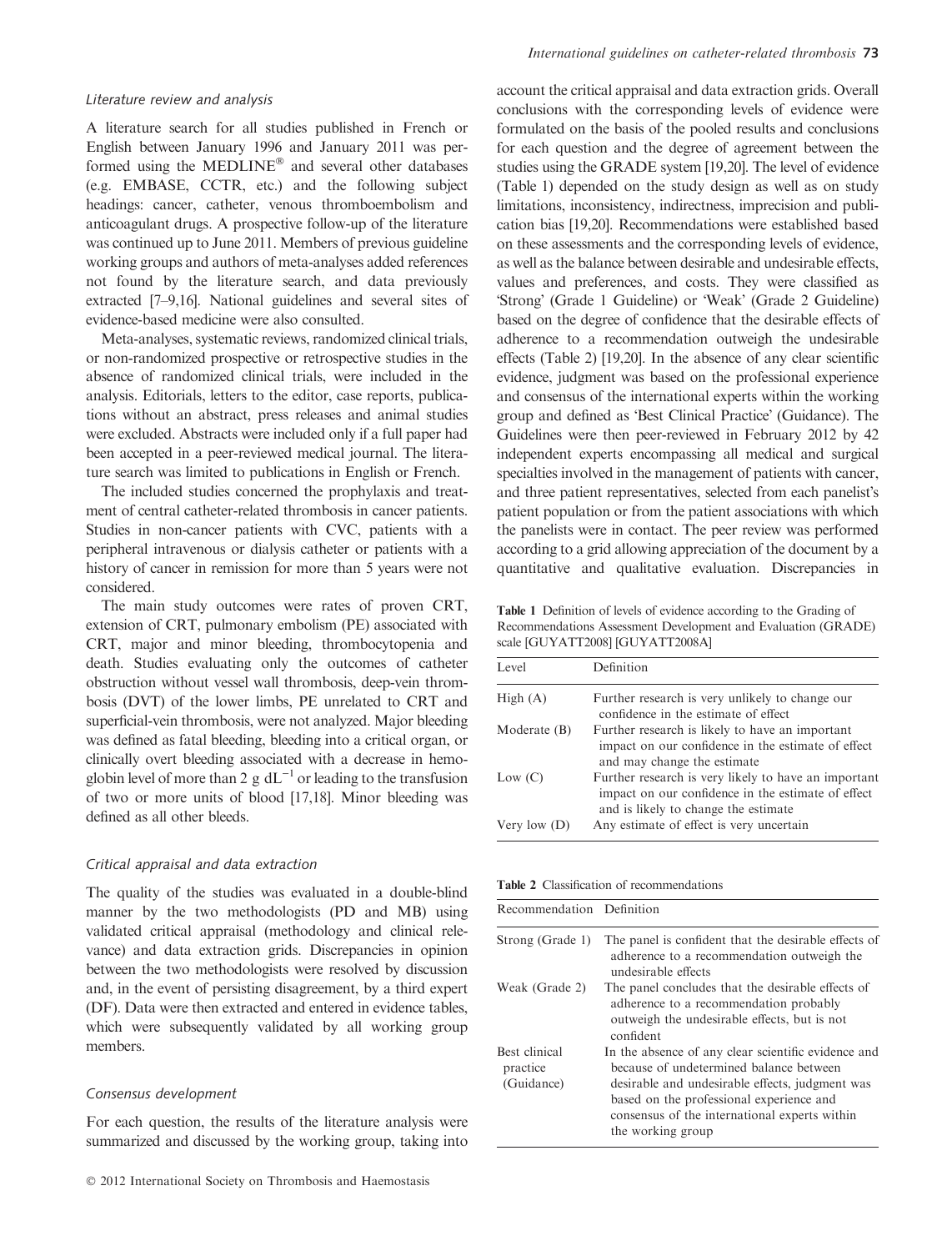opinion between the reviewers and the members of the working group were resolved by consensus during a final meeting.

# Results

# Treatment of established catheter-related thrombosis

The literature search retrieved no prospective randomized study evaluating treatments for established CRT, and no study evaluating new oral anticoagulant agents in this setting.

Low-molecular-weight heparin  $(LMWH)$  + vitamin K antagonist (VKA) Only two non-randomized prospective studies [21,22] and one retrospective study [23] examined the efficacy and safety of  $LMWH + VKA$  in the treatment of  $CVC$ associated thrombosis (Table S1). The study by Savage et al. [21] was performed in 46 outpatients with confirmed upper extremity DVT, of whom 34 (74%) had cancer and 16 (35%) had a CVC. Dalteparin (200 IU kg<sup>-1</sup> once daily) was administered subcutaneously for a minimum of 5 days. Warfarin was usually initiated on the first day of anticoagulant therapy with a target INR of  $2.0-3.0$ . Six of the 46 patients  $(13\%)$  received dalteparin only for 10–90 days. Patients were followed for 12 weeks after diagnosis. Recurrence of DVT, confirmed by ultrasonography or venography, was reported in one patient (2.2%). No patient developed pulmonary embolism. Major bleeding occurred in one patient. In the second non-randomized prospective study in 74 patients with solid tumor and confirmed symptomatic CVC-associated VTE, of whom 30% had received mini-dose warfarin prophylaxis  $(1 \text{ mg day}^{-1})$ , treatment consisted of dalteparin 200 IU  $kg^{-1}$  once daily administered subcutaneously for a minimum of 5 days followed by warfarin initiatedon thefirstdaywith a target INRof2.0–3.0[22].Patients were followed-up for 3 months. The primary outcome (catheter removal) occurred in 32 (43%) patients. In addition, CRT recurrence occurred in three (4.7%) patients and major bleeding was reported in seven patients (10.9%), one episode being fatal. In the retrospective study of 899 CVCs inserted in 498 patients, 39 patients experienced CRT, of whom 30 received heparin and nine warfarin for 3 months [23]. No PE, recurrent DVT or bleeding events were reported.

CVC removal One retrospective study evaluated the benefit of CVC removal in patients with CRT [24] (Table S1). In this study in 319 cancer patients, 112 (35%) exhibited CRT on radionuclide venography. Various therapeutic interventions, including anticoagulation with heparin or warfarin, or both, CVC removal, or a combination of these interventions, were performed. Altogether, the catheter was removed in 52% of these patients. Only four patients failed to show resolution of their presenting symptoms; in these cases, the CVC was removed. No patient experienced PE.

No reliable data on the optimal timing between CVC withdrawal and initiation of anticoagulant therapy, or on the optimal duration of anticoagulant treatment after catheter removal, were found.

Thrombolytic therapy The value of thrombolytic drugs in the treatment of CVC-associated thrombosis was assessed in two retrospective studies [25,26], each including few patients (Table S2).

The first study concerned 18 cancer patients receiving highdose chemotherapy who developed CRT [26]. These patients were treated with urokinase (75 000–150 000 U h<sup>-1</sup> for 24– 96 h)infusedinto a vein of theipsilateral upper extremity.Partial or complete resolution of clinical signs and symptoms was reported in all patients. A partial radiographic response was recorded for nine patients (50%). Recurrent CVC thrombosis was reported in 22% (4/18) of patients. Major bleeding was observed in four patients and minor bleeding in three.

The second study comprised a retrospectivecomparison of the efficacy of various thrombolytic drugs vs. LMWH in 57 patients with CRT [25]. Thirty-two patients received systemic treatment with a thrombolytic drug: streptokinase ( $n = 16$ ), urokinase  $(n = 5)$ , tissue plasminogen activator  $(n = 4)$  or a combination of streptokinase and urokinase ( $n = 7$ ), followed by enoxaparin for 3 weeks, then VKA. Restoration of flow (as assessed by systematic Doppler ultrasonography) was observed in 16 patients(50%).Noseriousside-effectswereseen.Bycomparison, in 25 patients treated with therapeutic doses of enoxaparin for 3 weeksfollowedbywarfarin,restorationofflowwasobservedin only one patient  $(5\%, P = 0.009 \text{ vs. thrombolytic drugs}).$ 

Discussion Our systematic review of studies evaluating the treatment of CVC-associated thrombosis found two nonrandomized prospective studies of anticoagulation [21,22], one retrospective study of CVC removal [24], two retrospective studies of localized or systemic thrombolysis [25,26] and one retrospective study investigating a variable treatment approach (thrombolysis, CVC removal or anticoagulation) [23]. Although both the studies on anticoagulation and the two studies on thrombolysis found evidence of a favorable treatment response, the level of evidence was very poor. Thus, we conclude that there is insufficient evidence in cancer patients with CRT to support the use of  $LMWH + VKA$  or long-term LMWH, the withdrawal of a non-infected, functioning, well-positioned CVC, or thrombolytic therapy via the catheter, or systemic thrombolysis. On the basis of good-quality studies showing concordant results concerning the efficacy and safety of LMWH in the treatment of DVT of the lower limbs or PE in patients with cancer [27], the experts recommend that the use of LMWH alone, for a minimum of 3 months, should be considered for the treatment of CRT, depending on the clinical status of the patient.

The experts do not recommend catheter removal if all the following conditions are met: (i) the distal catheter tip is in the right position (at the junction between the superior vena cava and the right atrium), (ii) the catheter is functional (good blood reflux), (iii) the catheter is mandatory or vital for the patient, and (iv) there is no fever or any sign or symptom of infected thrombophlebitis. In contrast, catheter removal is warranted if there is a prime risk factor for thrombosis (catheter too short, misplaced, etc.). There are no reliable data permitting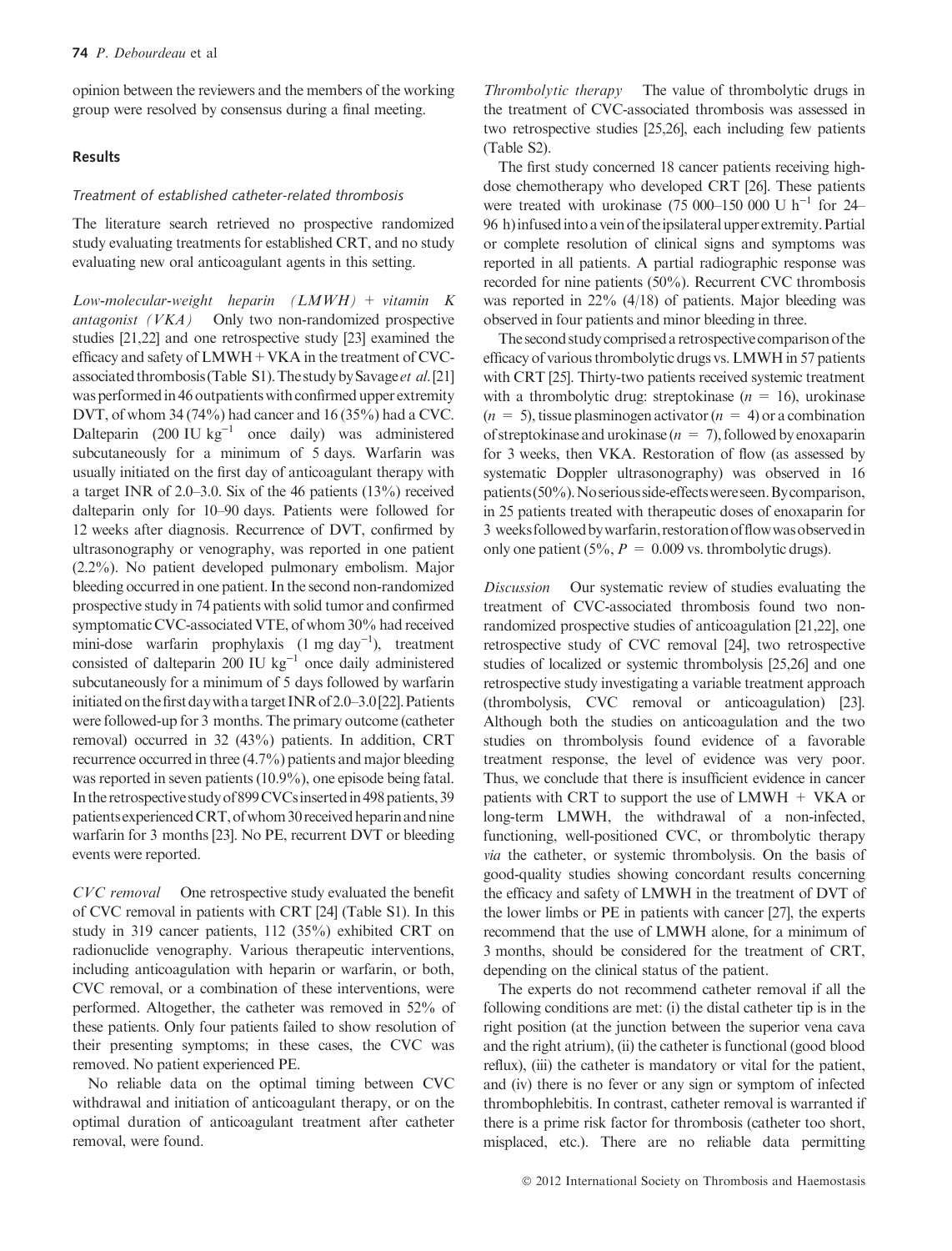determination of the optimal timing between CVC withdrawal and initiation of anticoagulant therapy, or of the optimal duration of anticoagulant treatment after catheter removal.

Published data demonstrated the feasibility of thrombolytic therapy in cancer patients, including those treated with intensive chemotherapy. The experts therefore proposed that, based on these data, the administration of thrombolytic drugs for the treatment of CRT may be considered only in specific circumstances, when the thrombotic risk is greater than the risk associated with the use of these drugs. In particular, thrombolytic treatment may be justified in the event of superior vena cava thrombosis associated with recent, poorly tolerated vena cava syndrome objectively confirmed (at least on a thoracic CT scan and/or by opacification of the superior vena cava) or if maintenance of a CVC is imperative.

The bases for these recommendations are: (i) CRT represents a triggered episode of VTE related to the CVC and the thrombophilia associated with the underlying cancer and its treatment; (ii) the risk of recurrence is high, as long as the CVC remains in place, so treatment should continue until the CVC is removed; (iii) most cancer patients will need another form of central venous access after CVC removal, and insertion of another CVC will probably place them at high risk of recurrent CVC-related VTE; (iv) it is likely that the underlying activation of coagulation associatedwith this triggered eventwill abate over a time course similar to that of other triggered VTEs (i.e. those related to surgery or trauma), so at least 3 months of anticoagulation should be sufficient; (v) once the CVC has been removed and at least 3 months of anticoagulation have been completed, patients with CVC-related VTE should be at low risk for recurrent VTE, as their thrombotic event required the presence of a CVC as alocal trigger; (vi) two prospective studies (although of limited quality) suggested the efficacy of primary anticoagulation in the treatment of CVC-related VTE [21,22]; (vii) CVC removal is associated with the theoretical concern of thromboembolism on catheter withdrawal; and (viii) thrombolytic therapymay be superior to anticoagulation as regards thrombus dissolution and vessel patency, but will is also likely to be associated with a greater risk of bleeding complications [28].

In conclusion, randomized studies investigating the treatment of CVC-related VTE are clearly warranted to improve the evidence basis for the treatment of this common complication of cancer therapy.

### Recommendations

- 1 For the treatment of symptomatic CRT in cancer patients, anticoagulant treatment is recommended for a minimum of 3 months; in this setting, LMWHs are suggested. Oral VKA can also be used, in the absence of direct comparisons of these two types of anticoagulants in this setting [Best clinical practice].
- 2 The CVC can be kept in place if it is functional, wellpositioned and non-infected with good resolution of symptoms under close surveillance; whether the CVC is kept or removed, no standard approach in terms of duration of anticoagulation is established [Best clinical practice].

Values and preferences: subcutaneous self-injections if an LMWH is used.

#### Prophylaxis of catheter-related thrombosis

VKA Six randomized studies [29–34] investigated the efficacy and safety of VKA vs. placebo or no treatment in the prevention of CRT in patients with cancer (Tables S3 and S4). In five studies [29–31,33,34], warfarin was administered at the once-daily dose of  $1 \text{ mg day}^{-1}$  without laboratory monitoring. In two studies, the dose of warfarin was adjusted to achieve an INR (international normalized ratio) between 1.3 and 1.9 [32], or between 1.5 and 2 [33]. Warfarin was started at various times relative to CVC insertion: 3 days before CVC insertion in three studies [29,33,34], on the day of CVC insertion in two studies [31,32], and 72 h after CVC insertion in one study [30]. The first of the six studies found a significant effect of VKA, compared with no treatment, in preventing any CRT  $(9.5\% \text{ vs. } 37.5\%)$  and symptomatic CRT  $(9.5\% \text{ vs. } 37.5\%)$ 32.5%); this effect was obtained without any increase in the risk of major bleeding [29]. VKAs were not significantly more effective than placebo or no treatment in four of the subsequent studies [30–33]. In one of these studies, the incidence of symptomatic CRT was lower in patients in whom warfarin was administered with a target INR between 1.5 and 2.0 than in patients receiving a fixed dose of warfarin (2.7% vs. 7.2%, respectively,  $P = 0.002$ ); however, this benefit was obtained at the expense of an increase in major bleeding (3.4% vs. 1.5%, respectively;  $P = 0.04$  [33]. Finally, in the sixth study warfarin was more effective than no treatment in preventing nonocclusive and asymptomatic CRT with no increase in bleeding risk [34]; however, the rate of occlusive CRT did not differ between the two groups.

Six meta-analyses evaluated the efficacy and safety of VKA in the prevention of CVC-associated thrombosis [35–40] (Table S5). None showed that VKA (either at a fixed low dose or with a target INR between 1.5 and 2.0) exerted a beneficial effect on the occurrence of symptomatic thromboses vs. placebo or no treatment. In one meta-analysis [38], fixed low doses of VKA were more effective than placebo in preventing both asymptomatic and symptomatic CRT (relative risk, 0.37; 95% CI, 0.26–0.52;  $P < 0.001$ ) but not symptomatic CRT alone (relative risk, 0.60; 95% CI, 0.30–1.20). Of note, this meta-analysis was not specific to cancer patients. Furthermore, these meta-analyses included a number of non-randomized studies.

Unfractionated heparin (UFH) Only one randomized study evaluated the efficacy and safety of UFH in the prevention of CRT in 108 patients with hematologic diseases (patients undergoing bone marrow transplantation, including 34 with non-malignant diseases) [41] (Table S4). Patients (aged from 4 to 60 years) were randomly assigned to receive either UFH (100 U kg day<sup>-1</sup>,  $n = 65$ ) or saline ( $n = 63$ ) by continuous intravenous infusion. The CVC were externalized, non-tunneled, double-lumen catheters. CVC-related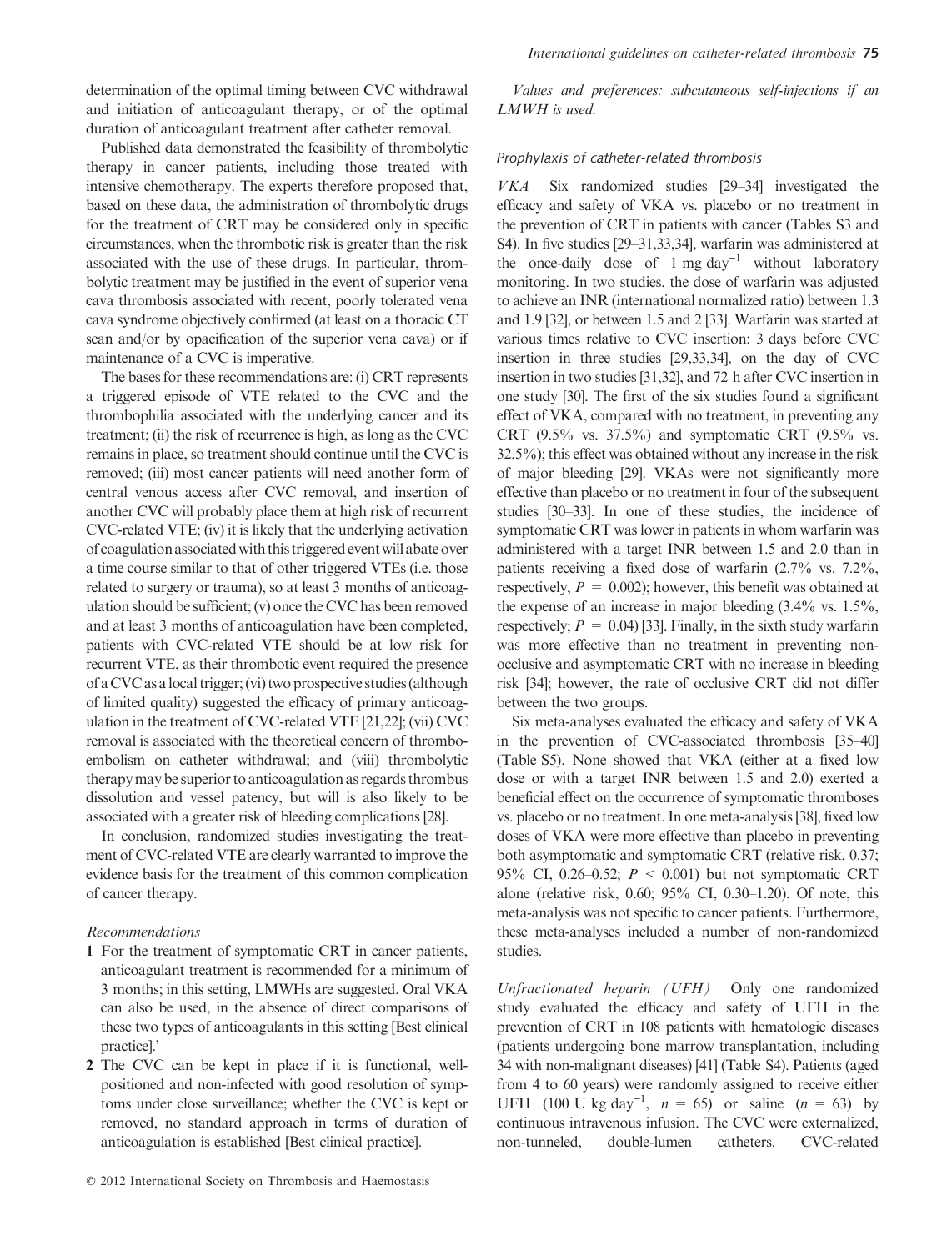asymptomatic thrombosis occurred in 1.5% of the patients treated with heparin and 12.6% of the control patients  $(P = 0.03)$ . Severe bleeding was reported in two and three patients in the heparin and control groups  $(P = 0.18)$ , respectively. In conclusion, continuous intravenous infusion of UFH may decrease the incidence of symptomatic and asymptomatic CRT as diagnosed by ultrasonography in bone marrow transplant recipients (adults and children).

LMWH Six randomized studies assessing the value of LMWH in the prevention of CVC-associated thrombosis were analyzed [34,42–46] (Table S4). Subcutaneous dalteparin  $(2500 \text{ or } 5000 \text{ IU day}^{-1})$  was used in three studies, nadroparin (2850 IU day<sup>-1</sup>) in two studies and enoxaparin  $(40 \text{ mg day}^{-1})$  in one study. In five studies, the comparator was either placebo [44–46] or no treatment [34,42]. In the last two studies [34,42], LMWHs were significantly more effective than no treatment in preventing asymptomatic CRT. In the Decicco study, however, the rate of occlusive CRT did not differ between the LMWH and no treatment groups [34]. In addition, the beneficial effect of LMWH, in terms of preventing either asymptomatic or symptomatic thromboses, was not demonstrated in the three placebo-controlled studies [44–46]. In no study was LMWH administration associated with a significant increase in the risk of bleeding compared with placebo or no treatment. Overall, meta-analyses confirmed these findings, showing a trend towards better efficacy of LMWH compared with placebo or no treatment in preventing symptomatic and/or asymptomatic CRT [35,36,38,39] (Table S5). Of note, a meta-analysis combining seven studies comparing VKA, UFH or LMWH vs. placebo or no treatment in cancer patients with CVC showed a significant 44% reduction in the risk of symptomatic DVT in the group of anticoagulated patients (RR, 0.56; 95% CI, 0.34– 0.92); there was no significant difference in the incidence of major bleeding between the two groups [36].

LMWHs (dalteparin and nadroparin) were compared with fixed low-dose VKA in two studies [34,43]. Neither study showed a statistically significant difference in safety between the two classes of drugs with respect to bleeding. In one study, nadroparin and warfarin showed similar efficacy in preventing asymptomatic and symptomatic CRT, although a trend was seen in favor of warfarin [43]. In the other study acenocoumarol was more effective than dalteparin in preventing non-occlusive and asymptomatic CRT events, but the rate of occlusive CRT did not differ between the two groups [34].

In conclusion, on the basis of six randomized trials of good methodological quality in patients with cancer, LMWH did not increase the bleeding risk, but also did not show any benefit in preventing symptomatic thromboses.

Thrombolytics One non-randomized prospective study [47] and one double-blind randomized study [48] investigated the efficacy and safety of thrombolytic drugs in the prevention of CRT (Table S6). The first study evaluated the effect of urokinase (10 000 IU infused in each catheter lumen for 4 h once a week) in 15 children with malignant disease (16 CVC); the results were compared with those obtained in a historical series of 15 children (19 CVC) who received no thromboprophylaxis [47]. On systematic ultrasonography (or magnetic resonance imaging if symptoms were present), the rate of CRT was significantly lower in the urokinase group  $(44\%, 7/16 \text{ cases})$  than in the control group  $(82\%, 9/11 \text{ cases})$  $(P = 0.047)$ . No bleeding complications were reported. In the second study, 160 cancer patients were randomized to receive either urokinase (5000 IU over 4 h once a week) or placebo [48]. The rate of CVC-related infection (primary outcome) did not differ between the two groups. Symptomatic confirmed CRT occurred in 1.2% of urokinase-treated patients and 6.4% of placebo-treated patients (RR placebo vs. urokinase, 2.22; 95% CI, 0.65–7.76).

Influence of type, position and method of insertion of the catheter Several factors may influence the occurrence of thrombosis in patients with CVC, including the type of catheter (open-ended, such as the Hickman<sup>®</sup> catheter, vs. closed-ended catheter with a valve, such as the Groshong® catheter), its position (above, below or at the junction of the superior vena cava and the right atrium) and the method of placement. The role of these factors in CRT was analyzed on the basis of six retrospective studies [49–54], four prospective non-randomized trials [3,55–57] (Table S7), three randomized trials [58–60] and one meta-analysis [61] (Table S8).

Closed-ended or valved catheters were compared with open-ended or non-valved catheters in two randomized studies [58,59]. Neither of these studies showed any significant difference between the two study groups in terms of CRT. The influence of the position of the catheter tip on CVC-associated thrombosis was assessed in six non-randomized studies [49– 52,55–57]: in five of these studies [49,51,52,55,56], a higher rate of thrombosis was observed when the CVC tip was located above the junction between the superior vena cava and the right atrium. Three studies also reported that a left-sided insertion of CVC significantly increased the risk of thrombotic complications [50,51,53]. Other risk factors for symptomatic thrombosis were femoral vein placement of the CVC, a duration of placement exceeding 25 min [53], more than one CVC placement attempt, previous CVC insertion, CVC blockage [3], use of a triple (vs. double) lumen CVC [49], and external (vs. internal) CVC [54]. A meta-analysis of 5636 adult cancer patients fitted with a CVC enrolled in randomized controlled trials showed that, in terms of risk factors for CRT during catheter insertion, implanted ports were better than external catheters, and implantation in the jugular vein was better than implantation in the subclavian vein. This meta-analysis also confirmed that the rate of thrombosis was higher when the CVC tip was located above the junction between the superior vena cava and the right atrium [61]. Finally, one prospective randomized study showed that Doppler US guidance of CVC insertion did not confer any advantage [60].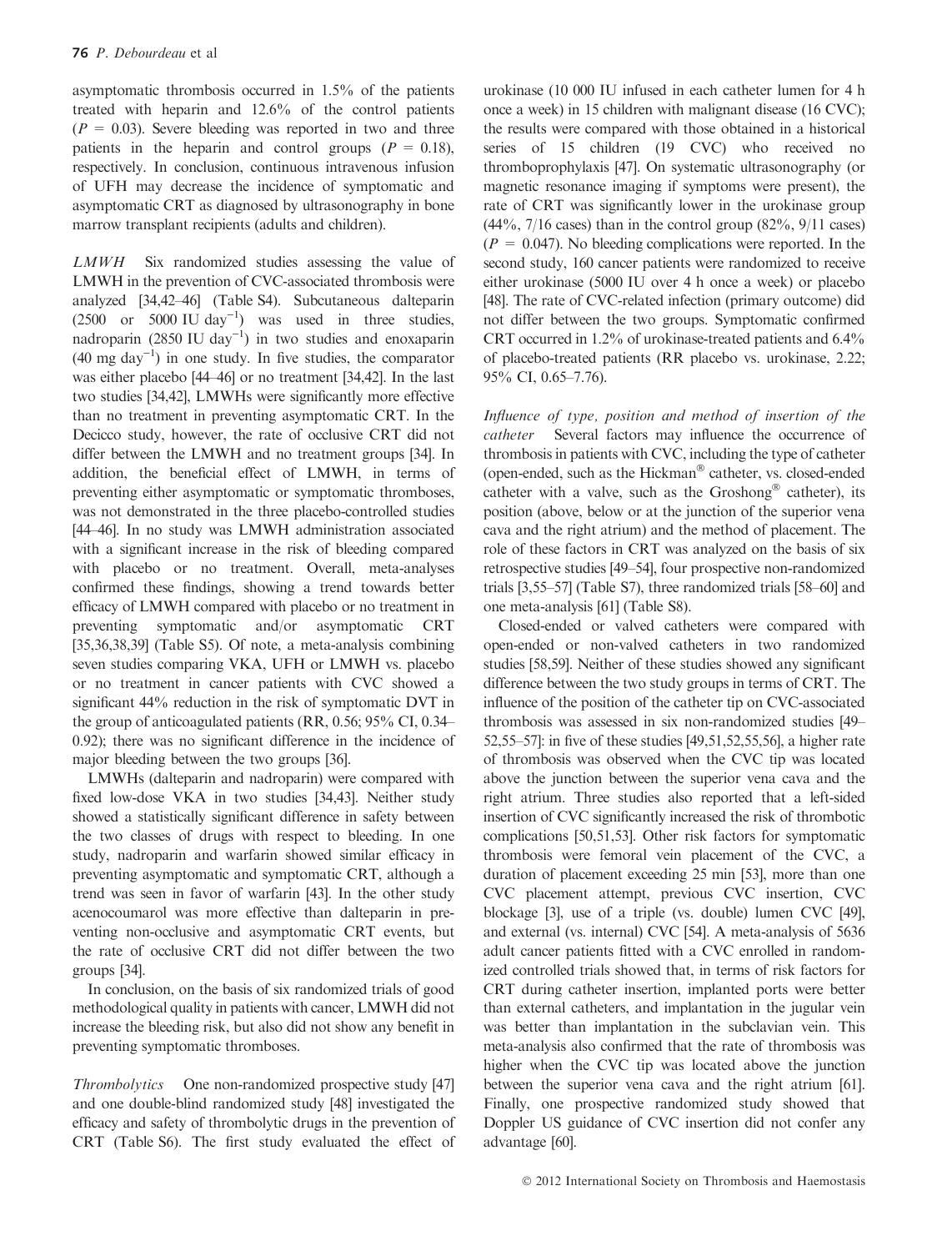Discussion CVC-related thrombosis is an important cause of morbidity in cancer patients [3,36]. Consequently, many investigators have attempted to identify an effective CVC-DVT prophylaxis regimen. An open, randomized study by Bern and colleagues suggested that low-dose warfarin (1 mg daily) could significantly reduce the incidence of CVC-DVT in cancer patients (37.5% vs. 9.5%)[29].However, several subsequent randomized clinical trials failed todemonstrateanyprotectiveeffectwithfixed low-dose warfarin [30–33]. In the WARP study, a large multicenter open-label study comparing no warfarin, fixeddosewarfarin (1 mgdaily)andadjusted-dosewarfarin (INR1.5– 2.0), Young and colleagues demonstrated that adjusted-dose warfarin was associated with a significant reduction in CRT (13/ 473, 2.7% vs. 34/471, 7.2%; OR = 0.38; 95% CI, 0.20–0.71;  $P = 0.002$ , but also with a trend towards more major bleeding events (16/473, 3.4% vs. 7/471, 1.5%;  $P = 0.04$ ), when compared with fixed-dose warfarin [33]. Randomized, controlled trials of LMWH showed similar results. A small, open-label randomized study conducted by Monreal et al. [42] demonstrated that dalteparin 2500 IU once daily significantly reduced CVC-DVT compared with no treatment (1/16, 6.2% vs.  $8/13$ , 61.5%;  $P = 0.002$ ). However, subsequent larger randomized trials evaluating prophylactic regimens of dalteparin, nadroparin and enoxaparin were unable to demonstrate reductions in CVC-DVT [34,44–46]. A small, open-label study of continuous infusion UFH (100 IU kg day<sup>-1</sup>) performed in adult and pediatric bone marrow transplant patients showed a significant reduction in CVC-DVT (1/65, 1.5% vs. 8/63, 12.6%;  $P = 0.03$  [41]. However, this regimen has not been replicated, perhaps because it is rather cumbersome and labor-intensive to administer.

Six meta-analyses of anticoagulant CVC thromboprophylaxis have been performed [35–40]. Carrier et al. and Kirkpatrick et al. did not note any reduction in symptomatic CVCassociated DVT [35,38], while Akl et al. found a 44% relative risk reduction in symptomatic CVC-DVT episodes when the results of all anticoagulant modalities were combined [40]. Kirkpatrick et al. [38] reported that VKA and LMWH were associated with a 63% and 28% relative risk reduction, respectively, in all CVC-DVTs (asymptomatic plus symptomatic), but these results were not confirmed by Chaukiyal et al., [39], possibly due to differences in study inclusion criteria. No study demonstrated the superiority of any antithrombotic regimen over another (e.g. VKA vs. LMWH). No differences in major bleeding or mortality between control patients and patients receiving anticoagulants were noted.

Two studies tested thrombolytic agents for the prevention of CVC-DVT [47,48]. In a small study in 30 pediatric oncology patients, Kalmanti et al. [47] found that 10 000 units of urokinase administered once weekly reduced the rate of CVC thrombosis from 81% (9/11) to 44% (7/16). No bleeding was noted. In contrast, van Rooden et al. [48] found no difference in symptomatic CRT, catheter-related and non-catheter-associated infections and premature catheter removal with 5000 units of urokinase administered three times weekly compared with placebo.

In conclusion, we consider that there is no evidence to support the routine use of LMWH, the routine use of lowdose VKA (warfarin 1 mg daily), the routine use of VKA to maintain an INR between 1.5 and 2, the use of continuous IV UFH or the use of fibrinolytics to prevent symptomatic CRT in comparison to no prophylaxis. It is acknowledged, however, that VKA may be used in certain circumstances when the risk of symptomatic CRT is considered to be very high, according to the treating physician's judgment.

Retrospective and prospective observational studies, as well as randomized controlled trials [58,59] and one meta-analysis [61], suggest that catheter insertion site (left  $>$  right, femoral > subclavian > jugular vein) and catheter tip location (superior vena cava > right atrium) can influence the risk of CVC-DVT. Previous CVC implantation and more than one insertion attempt were also found to be risk factors for CVC-DVT in one study [3]. Implanted ports may carry a lower thrombosis risk than peripheral indwelling central catheters or external CVCs [54]. In contrast, ultrasound-guided placement has not been shown to decrease the risk of CVC-DVT [60].

In summary, the existing literature does not support the use of routine thromboprophylaxis for CVC in cancer patients. The results of the WARP trial [33] suggest that more intensive anticoagulant regimens such as dose-adjusted warfarin may be promising, but more research is warranted to identify convenient, effective and safe regimens for CVC thromboprophylaxis, including those based on new oral anticoagulant agents. Catheter location can influence the risk of CVC-DVT, so lowrisk locations should be preferred.

# Recommendations

1 Use of anticoagulation for routine prophylaxis of CRT is not recommended [Grade 1A].

Values and preferences: bleeding risk with anticoagulants.

2 Catheters should be inserted on the right side, in the jugular vein, and the distal extremity of the central catheter should be located at the junction of the superior vena cava and the right atrium [Grade 1A].

### Addendum

DF and HB coordinated the working group. PD and MB evaluated the quality of the studies in a double-blind manner using GRADE appraisal grids. All authors participated in the working group, and performed data extraction, data entry in evidence tables, analysis of the data, issue of recommendations and writing of a comprehensive report. PD elaborated the first draft of the manuscript. The manuscript was reviewed by DF, HRB and HB, who provided comments at the various stages of its development.

# Acknowledgements

Financial support was provided by the Groupe Francophone Thrombose et Cancer (http://www.thrombose-cancer.com), the Paris 7 Institut Universitaire d'Hématologie (IUH St Louis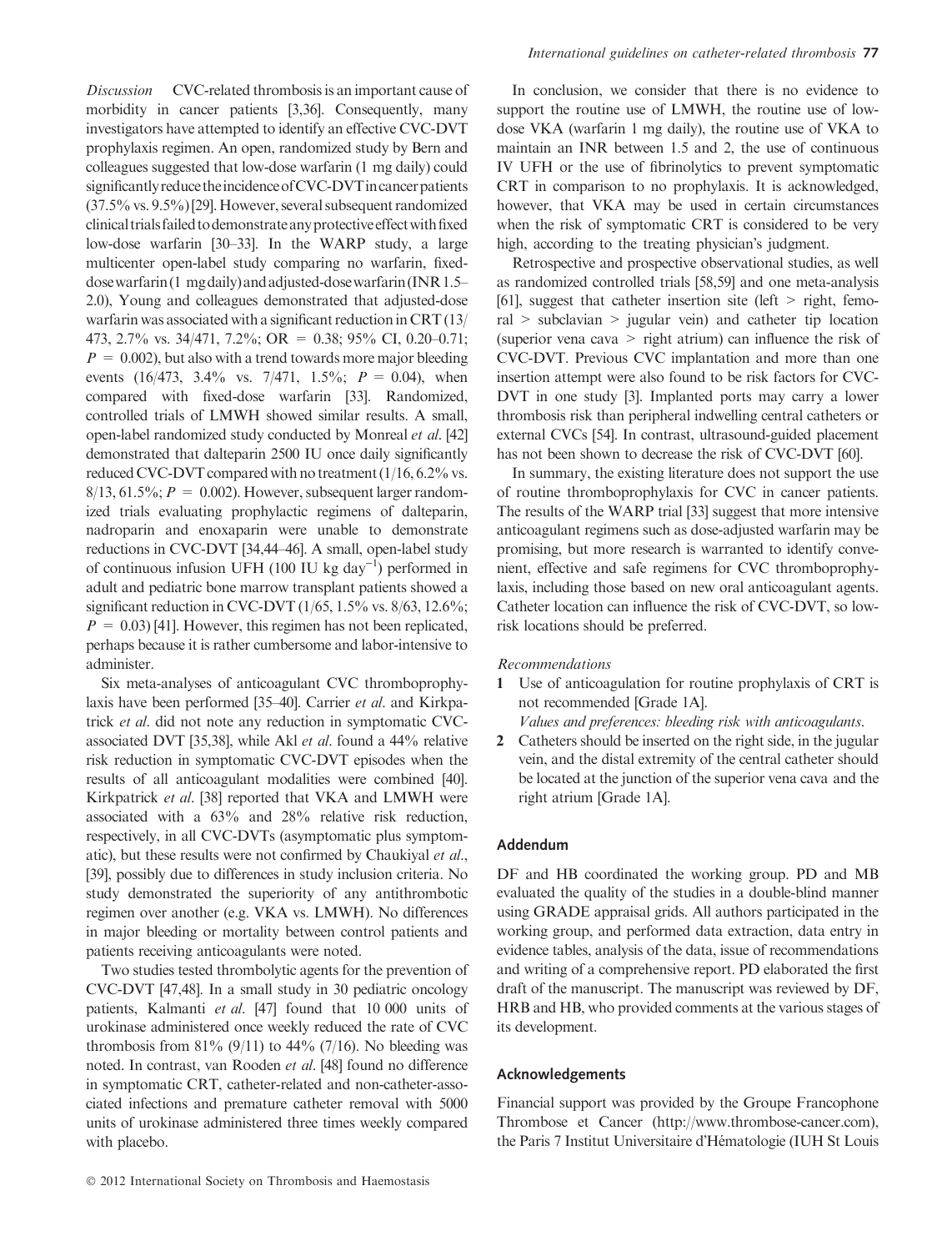Hospital), the International Society of Thrombosis and Haemostasis (ISTH) 2007 Presidential Fund, the Société Médicale des Amis de Desgenettes du Service de Santé des Armées and the French National Cancer Institute (INCa).

The authors wish to thank the following reviewers: I. Alhejji, Hamad Medical Corporation, Qatar; R. Alikhan, University Hospital of Wales, United Kingdom; T. André, Hôpital La Pitié Salpêtrière, Paris, France; E. Andres, CHRU de Strasbourg, Strasbourg, France; M-T. Barrelier, CHU Hôpital Côte de Nacre, Caen, France; C. Bennett, London, United Kingdom; N. Blais, CHUM Hôpital Notre-Dame, Montréal, Canada; D. Braguer, Centre de Recherche en Oncologie Biologique et Oncopharmacologie, Marseille, France; K. Carter, Portsmouth Hospitals NHS Trust, Portsmouth, United Kingdom; A. Croft, University Hospital of Wales, United Kingdom; E. Dimakakos, Sotiria Hospital, Athe`nes, Greece; M. Duchosal, Centre Hospitalier Universitaire Vaudois, Lausanne, Switzerland; A. Elias, Hôpital Font-Pré, Toulon, France; M. Ellis, Meir Medical Center, Kfar Saba, Israel; M. Espié, Hôpital Saint-Louis, Paris, France; N. Espié, Paris, France; V. Georgoulias, University General Hospital of Heraklion, Greece; P. Girard, Institut Mutualiste Montsouris, Paris, France; E. Gonzales-Billalabeitia, Hospital J. M. Morales Meseguer, Murcia, Spain; K. Hamulyak, University of Maastricht, Maastricht, the Netherlands; R. Hoffman, Rambam Health Care Campus, Haifa, Israel; R. Hull, University of Calgary, Calgary, Canada; M. Johnson, Hull York Medical School, York, United Kingdom; P.W. Kamphuisen, University Medical Center, Groningen, the Netherlands; A. Kleinjan, Academisch Medisch Centrum, Amsterdam, the Netherlands; M. Kruip, Erasmus University Medical Center, Rotterdam, the Netherlands; J-P. Laroche, Avignon, France; C. Le Hello, CHU Hôpital Côte de Nacre, Caen, France; A. Lee, BC Cancer Agency, Vancouver, Canada; A. Long, CHU Robert Debré, Reims, France; L. Mazzolai Duchosal, Centre Hospitalier Universitaire Vaudois, Lausanne, Switzerland; H-M. Otten, Slotervaart Hospital, Amsterdam, the Netherlands; K. Paraskevi, Laiko Hospital, Athènes, Greece; P. Perez-Segura, Hospital Clínico San Carlos, Madrid, Spain; G. Pernod, CHU de Grenoble, Grenoble, France; S. Rhodes, Great Western Hospitals NHS Foundation Trust, Swindon, United Kingdom; M. Righini, Hôpital Cantonal Genève, Genève, Switzerland; M-A. Sevestre, CHU d'Amiens, Amiens, France; A. Schrivastava, Vellore, India; H. Srtricker, Hôpital La Carità, Locarno, Switzerland; Z. Tazi, CHU Ibn Sina, Rabat, Morocco; L.M. Teixeira, Hôpital Saint-Antoine, Paris, France; A.J. Trujillo, Hospital General Santa María del Rosell, Cartagena, Murcia, Spain; L. Vidal de Verneix, Paris, France; S. Villiers, Hôpital Saint-Louis, Paris, France.

# Disclosure of conflict of interest

Declarations of conflicts of interest have been provided to the editors.

# Supporting Information

Additional Supporting Information may be found in the online version of this article:

Table S1. Treatment of catheter-related thrombosis: LMWH + VKA and catheter removal.

Table S2. Treatment of established catheter-related thrombosis: thrombolytics.

Table S3. Randomized studies: VKA in the prevention of catheter-related thrombosis (CRT).

Table S4. Randomized studies: heparins in the prevention of catheter-related thrombosis (CRT).

Table S5. Meta-analysis: anticoagulation (VKA, UFH and LMWH) in the prevention of catheter-related thrombosis (CRT).

Table S6. Fibrinolytics in the prophylaxis of catheter-related thrombosis (CRT).

Table S7.Influence of type, position and method of insertion of catheter in the primary prevention of CVC-associated thrombosis: non-randomized prospective trials and retrospective studies.

Table S8.Influence of type, position and method of insertion of catheter in the primary prevention of CVC-associated thrombosis: meta-analysis and prospective randomized trials.

# References

- 1 Klerk CP, Smorenburg SM, Buller HR. Thrombosis prophylaxis in patient populations with a central venous catheter: a systematic review. Arch Intern Med 2003; 163: 1913–21.
- 2 Verso M, Agnelli G. Venous thromboembolism associated with longterm use of central venous catheters in cancer patients. J Clin Oncol 2003; 21: 3665–75.
- 3 Lee AY, Levine MN, Butler G, Webb C, Costantini L, Gu C, Julian JA. Incidence, risk factors, and outcomes of catheter-related thrombosis in adult patients with cancer. J Clin Oncol 2006; 24: 1404–8.
- 4 Evans RS, Sharp JH, Linford LH, Lloyd JF, Tripp JS, Jones JP, Woller SC, Stevens SM, Elliott CG, Weaver LK. Risk of symptomatic DVT associated with peripherally inserted central catheters. Chest 2010; 138: 803–10.
- 5 Kuter DJ. Thrombotic complications of central venous catheters in cancer patients. Oncologist 2004; 9: 207–16.
- 6 Mandala` M, Falanga A, Piccioli A, Prandoni P, Pogliani EM, Labianca R, Barni S, Working Group AIOM. Venous thromboembolism and cancer: guidelines of the Italian Association of Medical Oncology (AIOM). Crit Rev Oncol Hematol 2006; 59: 194–204.
- 7 Lyman GH, Khorana AA, Falanga A, Clarke-Pearson D, Flowers C, Jahanzeb M, Kakkar A, Kuderer NM, Levine MN, Liebman H, Mendelson D, Raskob G, Somerfield MR, Thodiyil P, Trent D, Francis CW, American Society of Clinical Oncology. American Society of Clinical Oncology guideline: recommendations for venous thromboembolism prophylaxis and treatment in patients with cancer. J Clin Oncol 2007; 25: 5490–505.
- 8 Farge D, Bosquet L, Kassab-Chahmi D, Mismetti P, Elalamy I, Meyer G, Cajfinger F, Desmurs-Clavel H, Elias A, Grange C, Hocini H, Legal G, Mahe I, Quéré I, Levesque H, Debourdeau P, SOR. 2008 French national guidelines for the treatment of venous thromboembolism in patients with cancer: report from the working group. Crit Rev Oncol Hematol 2010; 73: 31–46.
- 9 Geerts WH, Bergqvist D, Pineo GF, Heit JA, Samama CM, Lassen MR, Colwell CW, American College of Chest Physicians. Prevention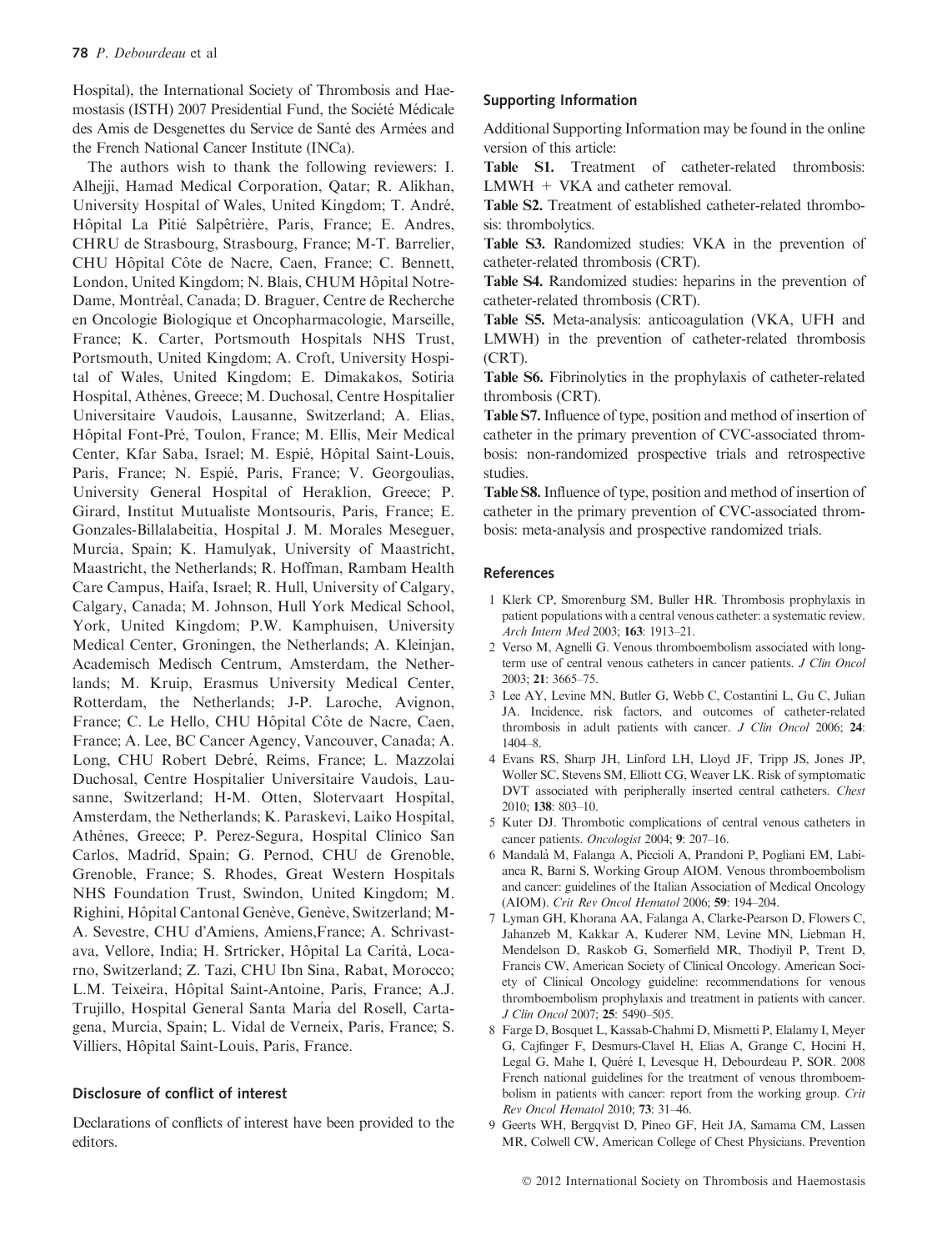of venous thromboembolism: American College of Chest Physicians Evidence-Based Clinical Practice Guidelines (8th Edition). Chest 2008; 6(Suppl): 381S–453S.

- 10 Kearon C, Kahn SR, Agnelli G, Goldhaber S, Raskob GE, Comerota AJ, American College of Chest Physicians. Antithrombotic therapy for venous thromboembolic disease: American College of Chest Physicians Evidence-Based Clinical Practice Guidelines (8th Edition). Chest 2008; 6(Suppl): 454S–545S.
- 11 Palumbo A, Rajkumar SV, Dimopoulos MA, Richardson PG, San Miguel J, Barlogie B, Harousseau J, Zonder JA, Cavo M, Zangari M, Attal M, Belch A, Knop S, Joshua D, Sezer O, Ludwig H, Vesole D, Bladé J, Kyle R, Westin J, et al. Prevention of thalidomide- and lenalidomide-associated thrombosis in myeloma. Leukemia 2008; 22: 414–23.
- 12 Debourdeau P, Kassab Chahmi D, Le Gal G, Kriegel I, Desruennes E, Douard MC, Elalamy I, Meyer G, Mismetti P, Pavic M, Scrobohaci ML, Lévesque H, Renaudin JM, Farge D, Working group of the SOR; French National Feberation of Cancer Centers. 2008 SOR guidelines for the prevention and treatment of thrombosis associated with central venous catheters in patients with cancer: report from the working group. Ann Oncol 2009; 20: 1459–71.
- 13 Venous thromboembolic disease NCCN guidelines V2.2009. 2009. http://www.nccn.org/professionals/physician\_gls/PDF/vte.pdf Accessed on 08 August 2011.
- 14 Mandala` M, Falanga A, Roila F, ESMO Guidelines Working Group. Management of venous thromboembolism in cancer patients: ESMO Clinical Recommendations. Ann Oncol 2009; 20(Suppl. 4): iv82–4.
- 15 Mandala` M, Falanga A, Roila F, ESMO Guidelines Working Group. Management of venous thromboembolism (VTE) in cancer patients: ESMO Clinical Practice Guidelines. Ann Oncol 2011; 22(Suppl 6): vi85–92.
- 16 Noble SI, Shelley MD, Coles B, Williams SM, Wilcock A, Johnson MJ, Association for Palliative Medicine for Great Britain and Ireland. Management of venous thromboembolism in patients with advanced cancer: a systematic review and meta-analysis. Lancet Oncol 2008; 9: 577–84.
- 17 Schulman S, Kearon C, Subcommittee on Control of Anticoagulation of the Scientific and Standardization Committee of the International Society on Thrombosis and Haemostasis. Definition of major bleeding in clinical investigations of antihemostatic medicinal products in nonsurgical patients. J Thromb Haemost 2005; 3: 692-4.
- 18 Schulman S, Angerås U, Bergqvist D, Eriksson B, Lassen MR, Fisher W, Subcommittee on Control of Anticoagulation of the Scientific and Standardization Committee of the International Society on Thrombosis and Haemostasis. Definition of major bleeding in clinical investigations of antihemostatic medicinal products in surgical patients. J Thromb Haemost 2010; 8: 202–4.
- 19 Guyatt GH, Oxman AD, Kunz R, Falck-Ytter Y, Vist GE, Liberati A, Schünemann HJ, GRADE Working Group. Rating quality of evidence of and strength of recommandations. BMJ 2008; 336: 1049–51.
- 20 Guyatt GH, Oxman AD, Vist GE, Kunz R, Falck-Ytter Y, Alonso-Coello P, Schünemann HJ, GRADE Working Group. GRADE: an emerging consensus on rating quality of evidence and strength of recommendations. BMJ 2008; 336: 924–6.
- 21 Savage KJ, Wells PS, Schulz V, Goudie D, Morrow B, Cruickshank M, Kovacs MJ. Outpatient use of low molecular weight heparin (Dalteparin) for the treatment of deep vein thrombosis of the upper extremity. Thromb Haemost 1999; 82: 1008-10.
- 22 Kovacs MJ, Kahn SR, Rodger M, Anderson DR, Andreou R, Mangel JE, Morrow B, Clement AM, Wells PS. A pilot study of central venous catheter survival in cancer patients using low-molecular-weight heparin (dalteparin) and warfarin without catheter removal for the treatment of upper extremity deep vein thrombosis (The Catheter Study). J Thromb Haemost 2007; 5: 1650–3.
- 23 Tran H, Arellano M, Chamsuddin A, Flowers C, Heffner LT, Langston A, Lechowicz MJ, Tindol A, Waller E, Winton EF, Khoury HJ.

Deep venous thromboses in patients with hematological malignancies after peripherally inserted central venous catheters. Leuk Lymphoma 2010; 51: 1473–7.

- 24 Frank DA, Meuse J, Hirsch D, Ibrahim JG, van den Abbeele AD. The treatment and outcome of cancer patients with thromboses on central venous catheters. J Thromb Thrombolysis 2000; 10: 271-5.
- 25 Pucheu A, Dierhas M, Leduc B, Sillet-Bach I, Lefort S, Assaf W, Pucheu M. Fibrinolyse des thromboses veineuses profondes sur dispositifs de perfusion implantables. A propos d'une série consécutive de 57 thromboses et de 32 fibrinolyses. Bull Cancer 1996; 83: 293–9.
- 26 Schindler J, Bona RD, Chen HH, Feingold JM, Edwards RL, Tutschka PJ, Bilgrami S. Regional thrombolysis with urokinase for central venous catheter-related thrombosis in patients undergoing high-dose chemotherapy with autologous blood stem cell rescue. Clin Appl Thromb Hemostas 1999; 5: 25–9.
- 27 Debourdeau P, Elalamy I, De Raigniac A, Meria P, Gornet JM, Amah Y, Korte Y, Marty M, Farge-Bancel D. Long term use of daily subcutaneous low-molecular-weight heparin in cancer patients: why hesitate any longer? Support Care Cancer 2008; 16: 1333–41.
- 28 Mewissen MW, Seabrook GR, Meissner MH, Cynamon J, Labropoulos N, Haughton SH. Catheter-directed thrombolysis for lower extremity deep venous thrombosis: report of a national multicenter registry. Radiology 1999; 211: 39–49.
- 29 Bern MM, Lokich JJ, Wallach SR, Bothe A Jr, Benotti PN, Arkin CF, Greco FA, Huberman M, Moore C. Very low doses of warfarin can prevent thrombosis in central venous catheters. A randomized prospective trial. Ann Intern Med 1990; 112: 423-8.
- 30 Couban S, Goodyear M, Burnell M, Dolan S, Wasi P, Barnes D, Macleod D, Burton E, Andreou P, Anderson DR. Randomized placebo-controlled study of low-dose warfarin for the prevention of central venous catheter-associated thrombosis in patients with cancer. J Clin Oncol 2005; 23: 4063–9.
- 31 Heaton D, Han D, Inder A. Minidose (1 mg) warfarin as prophylaxis for central vein catheter thrombosis. Intern Med J 2002; 32: 84–8.
- 32 Ruud E, Holmstrøm H, De Lange C, Hogstad EM, Wesenberg F. Low-dose warfarin for the prevention of central line-associated thromboses in children with malignancies–a randomized, controlled study. Acta Paediatr 2006; 95: 1053–9.
- 33 Young AM, Billingham LJ, Begum G, Kerr DJ, Hughes AI, Rea DW, Shepherd S, Stanley A, Sweeney A, Wilde J, Wheatley K, WARP Collaborative Group, UK. Warfarin thromboprophylaxis in cancer patients with central venous catheters (WARP): an open-label randomised trial. Lancet 2009; 373: 567–74.
- 34 De Cicco M, Matovic M, Balestreri L, Steffan A, Pacenzia R, Malafronte M, Fantin D, Bertuzzi CA, Fabiani F, Morassut S, Bidoli E, Veronesi A. Early and short-term acenocumarine or dalteparin for the prevention of central vein catheter-related thrombosis in cancer patients: a randomized controlled study based on serial venographies. Ann Oncol 2009; 20: 1936–42.
- 35 Carrier M, Tay J, Fergusson D, Wells PS. Thromboprophylaxis for catheter-related thrombosis in patients with cancer: a systematic review of the randomized, controlled trials. J Thromb Haemost 2007; 5: 2552– 4.
- 36 Akl EA, Karmath G, Yosuico V, Kim SY, Barba M, Sperati F, Cook D, Schünemann HJ. Anticoagulation for thrombosis prophylaxis in cancer patients with central venous catheters. Cochrane Database Syst Rev 2007; 3: CD006468.
- 37 Rawson K, Newburn-Cook C. The use of low-dose warfarin as prophylaxis for central venous catheter thrombosis in patients with cancer: a meta-analysis. Oncol Nurs Forum 2007; 34: 1037–43.
- 38 Kirkpatrick A, Rathbun S, Whitsett T, Raskob G. Prevention of central venous catheter-associated thrombosis: a meta-analysis. Am J Med 2007; 120: 901–13.
- 39 Chaukiyal P, Nautiyal A, Radhakrishnan S, Singh S, Navaneethan SD. Thromboprophylaxis in cancer patients with central venous catheters. A systematic review and meta-analysis. Thromb Haemost 2008; 99: 38–43.